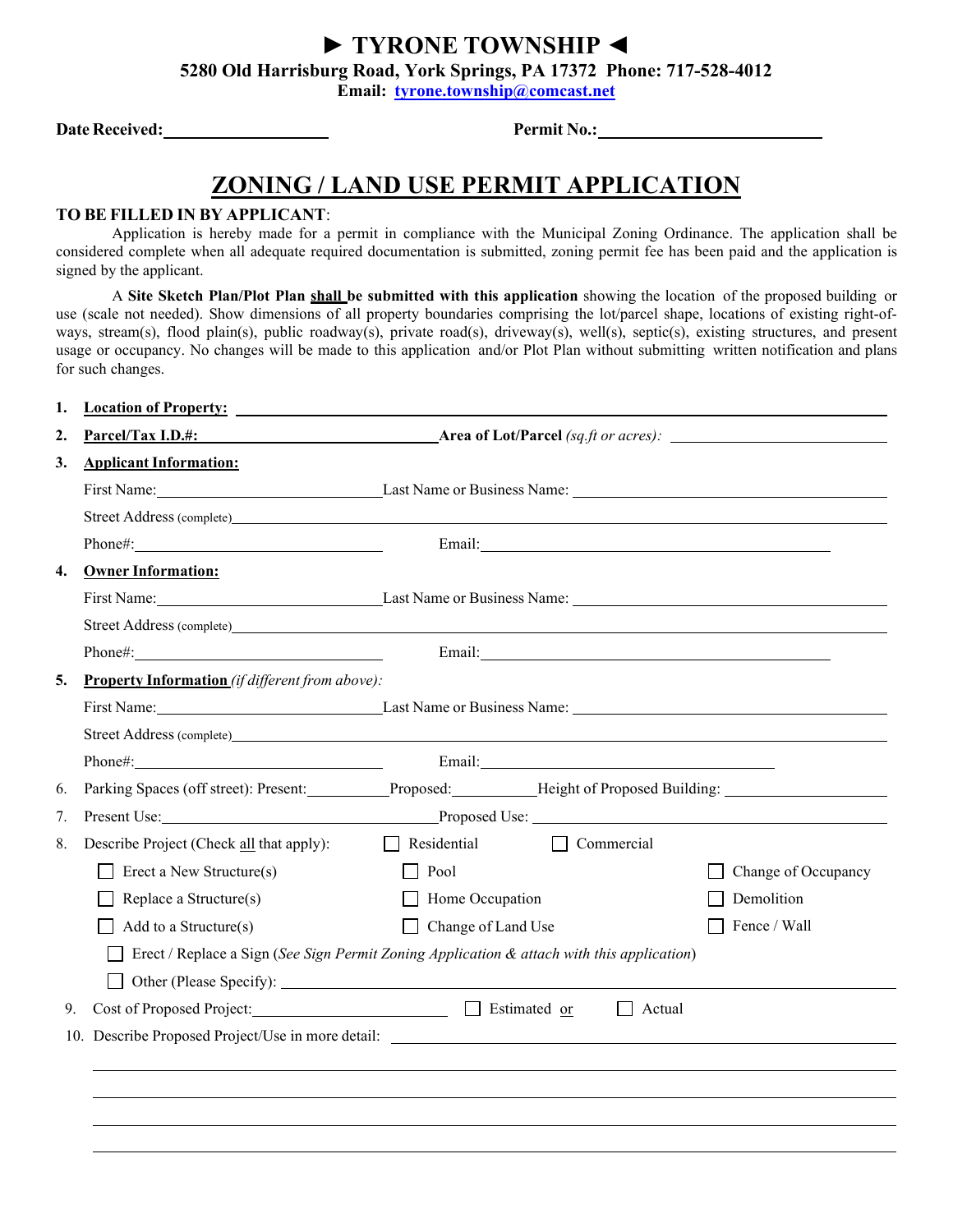|  |  |  |  | 11. Is existing septic system in good condition: $\Box$ YES $\Box$ NO $\Box$ NOT APPLICABLE |
|--|--|--|--|---------------------------------------------------------------------------------------------|
|--|--|--|--|---------------------------------------------------------------------------------------------|

- 12. Has a Permit for an on lot septic system been obtained:  $\Box$  YES  $\Box$  NO  $\Box$  NOT APPLICABLE
	- If yes, date Permit issued: and Permit #: **NOTE**: If septic system does not exist nor septic permit has not been issued, no zoning permit will be issued until proof of compliance with DEP regulation for on lot septic disposal is submitted.

13. Road encroachment permit:  $\Box$  Municipal  $\Box$  State

Private, Permit issued:  $\Box$  Yes  $\Box$  No  $\Box$  Not Applicable

14. If applicable, Stake corners of new structure location on lot. This should be completed at the time application is submitted for approval. Failure to do this will delay issuing of zoning permit.

**I verify that the foregoing statements are true to the best of my information and belief. I understand that false statements herein are subject to the penalties of 18 PA C.S.A. relating to unsworn falsifications to authorities. I also understand that it is the applicant's responsibility to obtain a Building Permit prior to starting construction as per Act 45. I hereby certify that I am the owner of record of the named property, or that the proposed work is authorized by the owner of record and that I have been authorized by the owner to make this application as his authorized agent and I understand and assume responsibility for the establishment of official property lines for required setbacks prior to the start of construction, and agree to conform to all applicable laws of this jurisdiction. I certify that the Code official or his representative shall have the authority to enter the areas in which this work is being performed, at any reasonable hour, to enforce the provisions of the Codes governing this project.**

*Applicant Name – please print Signature of Applicant Date*

\$100.00 Application Fee (Resolution 2022-02) must be received prior to official review – *thank you◄*

## *Everything Below is for Township Official Use ONLY*

**Checklist of preliminary requirements for obtaining a building permit, approvals to be obtained prior to applying for a building permit. All items must be** addressed. Mark N/A for those that are not applicable. Attach extra sheets if necessary to identify special requirements or conditions.

| Sewage facilities planning module, DEP Planning Code #                                                                    | Date of approval _____________  |
|---------------------------------------------------------------------------------------------------------------------------|---------------------------------|
| Sub-division & Land Development, Municipal resolution #                                                                   |                                 |
| Sewage permit from Sewage Enforcement Officer, Permit #                                                                   | Date of approval                |
|                                                                                                                           | Date of approval ______________ |
| Conservation District notification per Chapter 102.                                                                       | Date of approval _____________  |
| NPDES Permit #____________________ for earth disturbances 1 acre or more,                                                 | Date of approval ____________   |
|                                                                                                                           | Date of approval                |
| Public water tap, Permit # ______________                                                                                 | Date of approval                |
| Public sewer tap, Permit #                                                                                                | Date of approval _____________  |
| Historical Architectural Review Board,<br>Check here for Special conditions. Date of approval                             |                                 |
| Zoning, Permit # ____________________<br>Check here for Special conditions Date of approval _____________________________ |                                 |
| Other; sluce pipe, road alteration, etc.<br>Check here for Special conditions. Date of approval                           |                                 |
| Floodplain mapping _________________ Project may contain flood plain. Date of review                                      |                                 |
| Municipal setback clearances, Check here for Special conditions.                                                          |                                 |
| Aviation Flight Path or Airport Impact Possible   Check here for FAA or Pa DOT approval Date of approval                  |                                 |
| Extra Pages attached to describe special conditions or circumstance. How many extra pages are attached?                   |                                 |